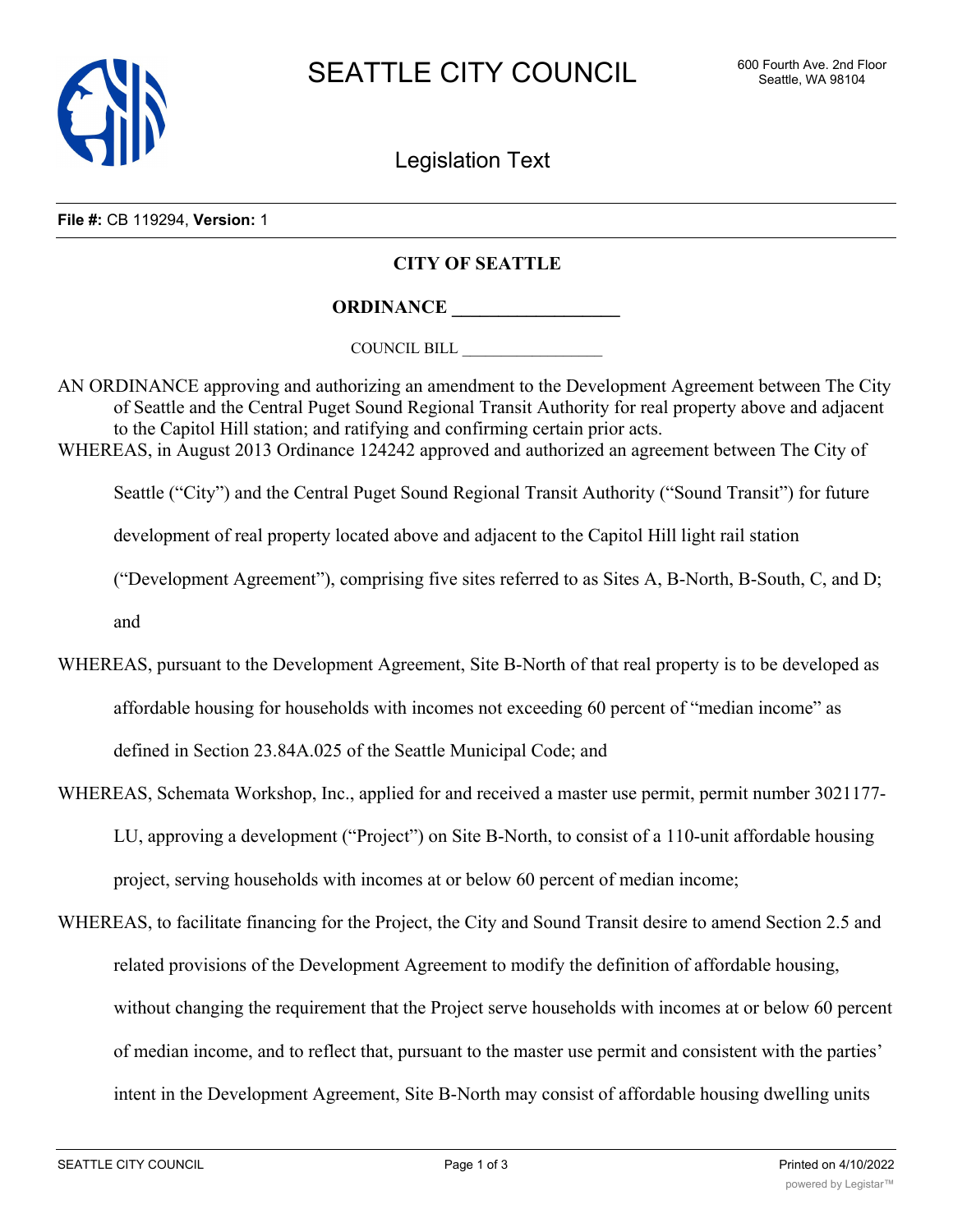(which may include affordable live-work units), a manager's unit, a community center, and below-grade parking; NOW, THEREFORE,

## **BE IT ORDAINED BY THE CITY OF SEATTLE AS FOLLOWS:**

Section 1. An amendment to the Development Agreement between The City of Seattle and the Central Puget Sound Regional Transit Authority regarding transit-oriented development of the Capitol Hill Station is approved and accepted, and the Mayor or the Mayor's designee is authorized to execute an amendment to the Development Agreement in substantially the same form as Exhibit A to this ordinance.

Section 2. Any act consistent with the authority of this ordinance taken prior to its effective date is ratified and confirmed.

Section 3. This ordinance shall take effect and be in force 30 days after its approval by the Mayor, but if not approved and returned by the Mayor within ten days after presentation, it shall take effect as provided by Seattle Municipal Code Section 1.04.020.

| Passed by the City Council the                           | day of | , 2018, and signed by |
|----------------------------------------------------------|--------|-----------------------|
| me in open session in authentication of its passage this | day of | 2018.                 |

President of the City Council

Approved by me this day of the same capacity of the same capacity of the same capacity of  $\alpha$ , 2018.

Jenny A. Durkan, Mayor